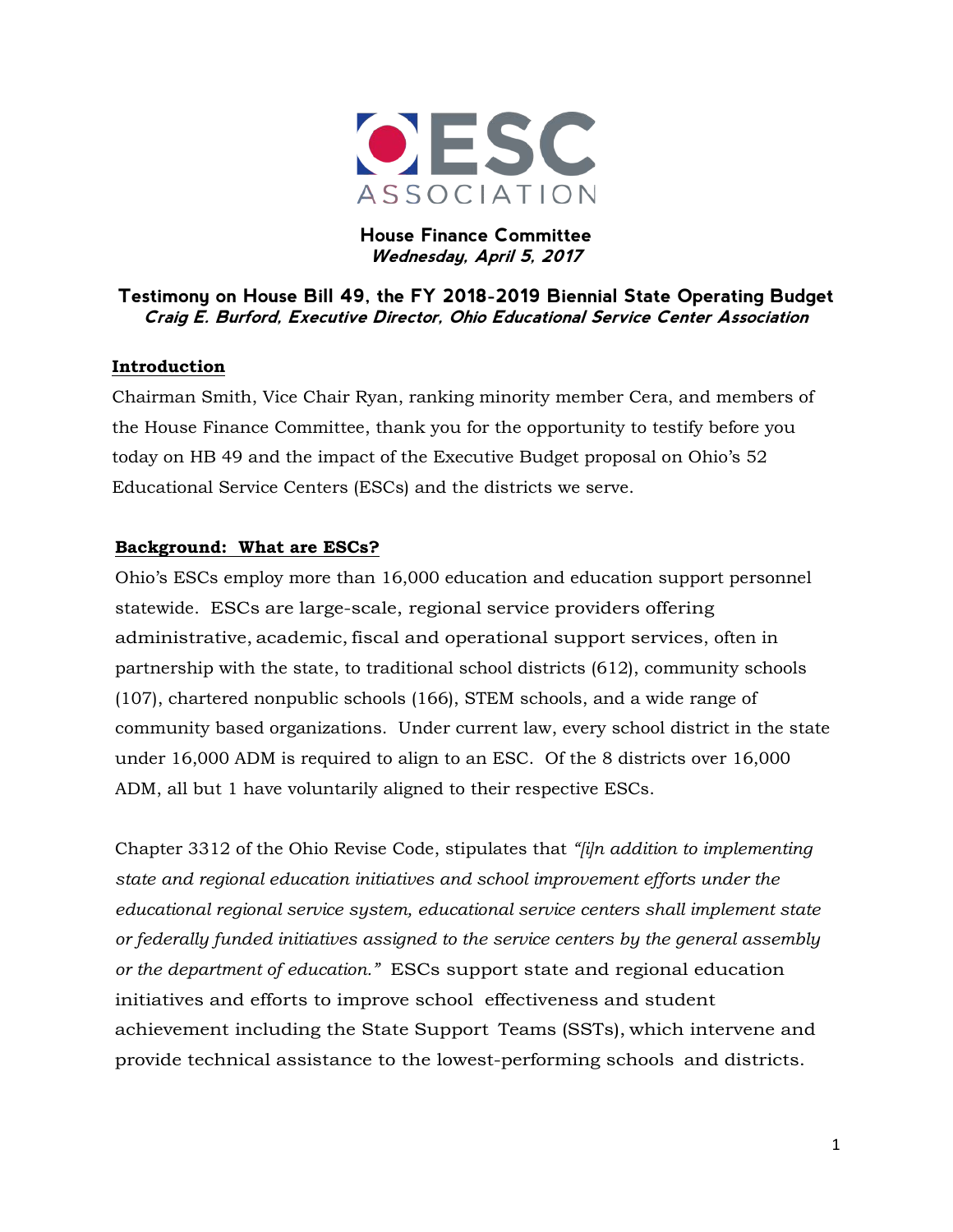### *By statute, ESCs are the conduit for the roll-out of statewide education initiatives.*

This is an important function ESCs serve on behalf of the state to insure school districts are receiving the supports they need to be successful. The importance of this role is accentuated by the requirement to implement the state's plan under the federal Every Student Succeeds Act (ESSA) in the 2017-2018 school year – a feat that neither the state nor many districts have the capacity to do on their own. *Now is not the time to diminish the role of ESCs.*

ESCs are local political subdivisions and defined as school districts or LEAs in both state and federal law. However, unlike school districts ESCs do not have taxing authority. The ESC state operating subsidy plays an important part in supporting our organizations and is to be utilized, *"for the operation of (the) service center and any services required under Title XXXIII of the Revised Code" (ORC*  3313.843(G)(1)*).* It is not, as some suggest, such a minor part of our funding as to be irrelevant. In fact, it provides capacity building for the state system of support and affords ESCs the ability to have a foundation of leadership expertise, instructional expertise, administrative support, to serve as thought leaders with their client districts, and to be readily available when the state needs to advance new education policy priorities.

#### **Why Invest in ESCs?**

*ESCs are the primary providers of educational support services to school*  districts. As such, we must continue to identify ways to leverage existing assets and determine how to best support the regional education delivery system. Why is this important? Because school districts continue to need support and assistance in the implementation of education reform initiatives including many of those contained within the Executive budget. For example, ESCs can play a significant role in supporting regional workforce collaboratives connecting education with the business community; *now is not the time to cut ESCs*.

Additionally, the state of Ohio has a significant shortage of special education related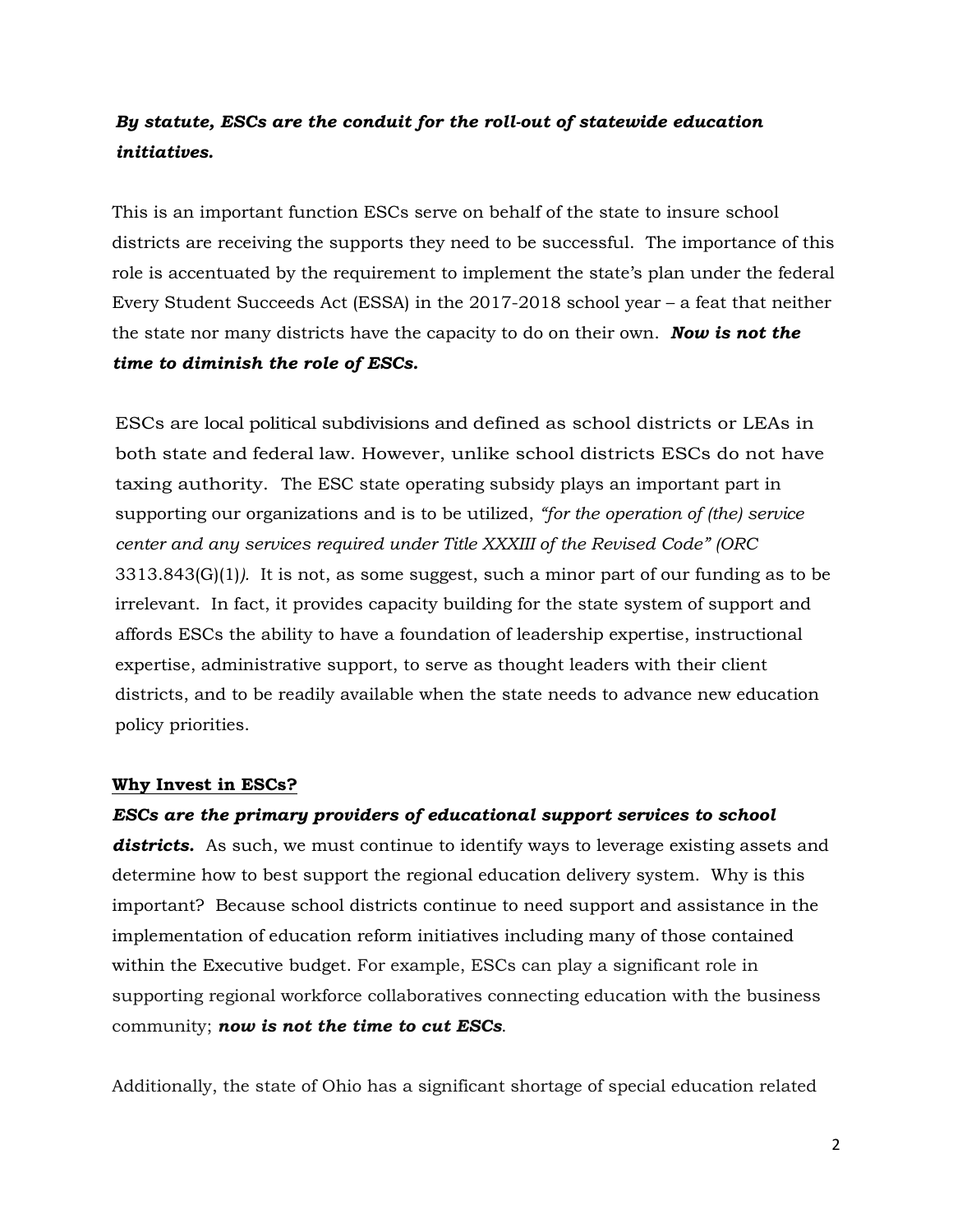services personnel that is particularly acute in the rural parts of the state. ESCs hire and share these staff across multiple districts; *now is not the time to cut ESCs.*

Many districts also have difficulty recruiting and attracting teaching hard to staff subject area professionals in math and science and ESCs can share these staff across multiple districts; *now is not the time to cut ESCs.*

And, as we are all painfully aware, Ohio is caught in the grips of an unforgiving opiate addiction crisis and we are anticipating a significant increase in preschool students having been born addicted to drugs entering our schools. ESCs are a significant preschool and preschool special education provider; *now is not the time to cut ESCs.*

Ultimately, *the state of Ohio and the Ohio Department of Education need a statewide system of support* to provide universal access to school improvement, special education and other required support services. *ESCs are uniquely positioned to support these efforts and have been for over 100 years.*

Finally, ESCs provide a tremendous return on investment. In 2016, the state of Ohio provided \$41.6 million in funding to ESCs. In addition to supporting the role out of statewide initiatives and meeting their statutory requirements, ESCs saved districts over \$52 million dollars and identified and secured another \$153.9 million in grants. *That means for every \$1 received in state subsidy, ESCs generated an additional \$5 for schools in costs savings and addition grant opportunities.*

#### **House Bill 49**

House Bill 49, as introduced, would cut ESCs by more than 25% and reduce the ability of publicly-elected ESC board members to make strategic financial decisions about the use of operating funds to serve their client school districts. As introduced, the bill undercuts the legislative intent and design of the ESC network to *"…reduce the unnecessary duplication of programs and services and provide for a more streamlined and efficient delivery of educational services without reducing the availability of the*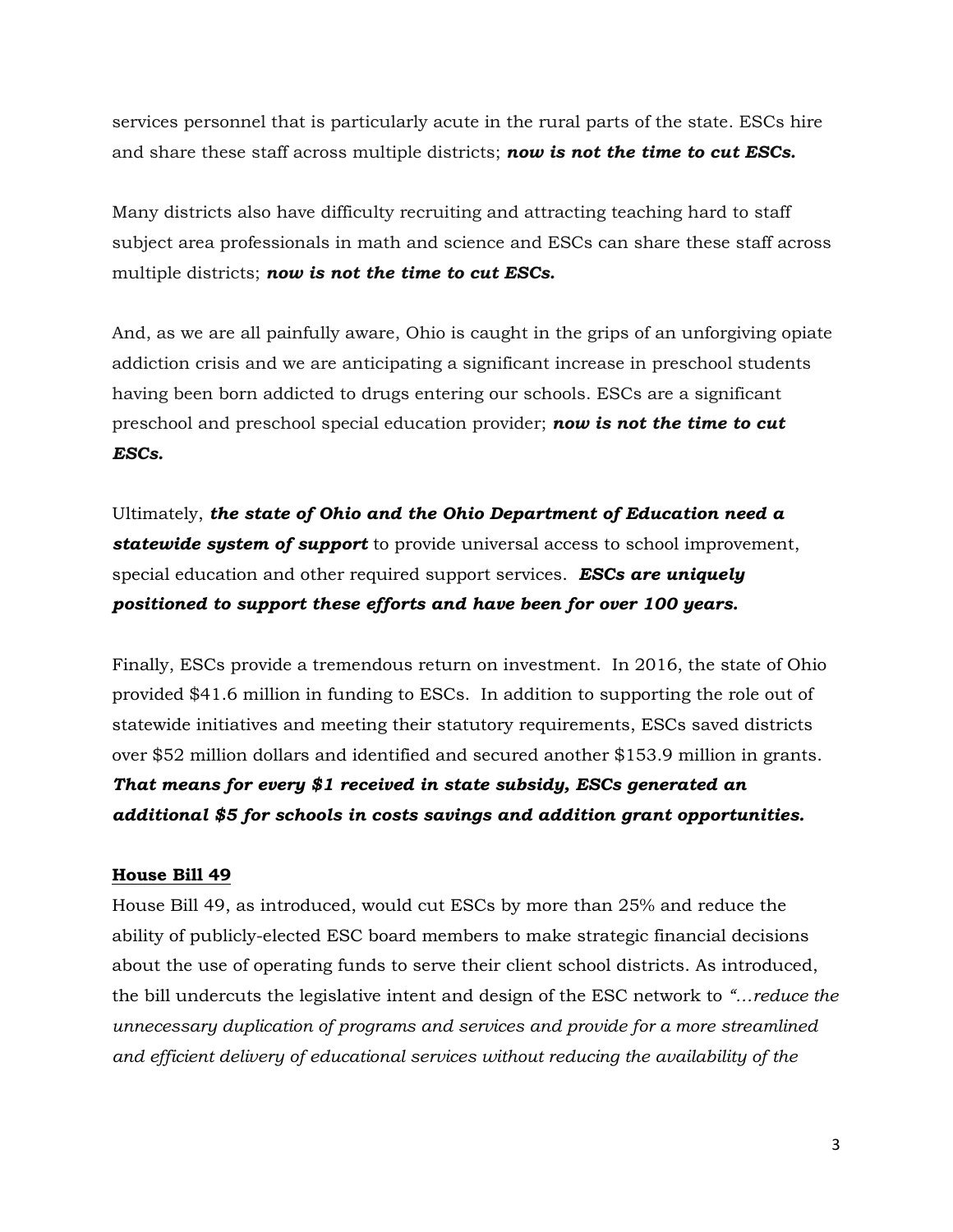*services needed by school districts and schools,"* as expressed in Chapter 3312 of the Ohio Revised Code.

*ESC Operating Subsidy.* The ESC earmark in the 200550 line item is reduced by \$10.6 million or 25% in FY 2018. This lowers the ESC appropriation from \$41.6 million to \$31 million. Under this proposal, the per pupil allocation is reduced from \$27 per student to \$20/student in each year. *OESCA opposes this reduction.* Over the past decade, ESCs have seen a *+13% increase in the number of students served*, but *-24% decrease in state support*. Under the executive proposal, the decrease in state funding would jump to -40% (as compared to 2008).

While the Administration states it supports ESCs as shared service providers promoting efficiency in operations, it has advanced a policy goal of de-funding ESCs and providing only targeted funding on a competitive or "as needed" basis. Unfortunately, this approach is problematic for several fundamental reasons:

- 1) It favors an intervention rather than a prevention model;
- 2) It fails to recognize the work that ESCs do on behalf of the state and the need to have a statewide system of support for school improvement;
- 3) It does not recognize the fact that ESCs have no taxing authority and rely on the subsidy to simply open their doors and to provide "seed" money for the development of innovative, cost-savings programs and services - without state support many ESCs may not be there when ODE needs assistance;
- 4) It demonstrates that while the Administration supports shared services as a tool that local governments can utilize on their own, they do not support shared services as a matter of state policy; and
- <span id="page-3-0"></span>5) Finally, this approach fails to recognize that cooperative agreements for the identification, location, and evaluation of children with disabilities; special education and related services for such children; and for the transition of children with di[sabi](#page-3-0)lities at age three must be approved by the ESC that serves the school district. This fact alone should require the ESC subsidy to be included in the state's maintenance of effort (MOE) calculation to the U.S. Department of Education.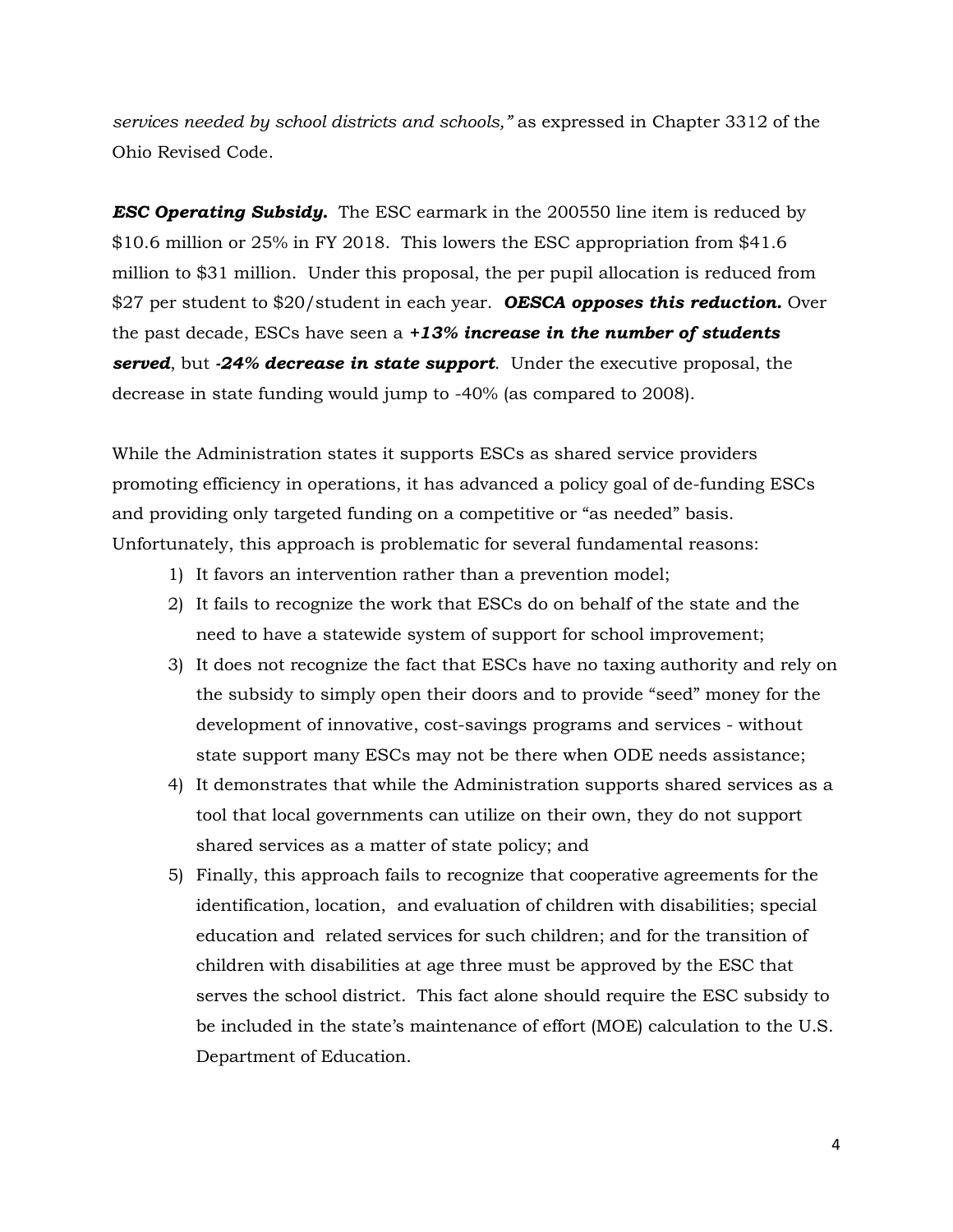### *As such, we request restoration of the ESC subsidy at \$41.6 million (flat funding).*

**Unrestricted Aid.** Under temporary law in the bill as introduced, the Superintendent of Public Instruction must establish criteria and guidelines regarding the use of the ESC operating subsidy funds to reduce client school district expenditures and support improvement of student achievement at schools and districts identified by the Department. *OESCA opposes this provision.* This provision conflicts with permanent law, which indicates the ESC operating funds are for the operation of the ESC and any services required under Title XXXIII of the Revised Code. Additionally, ESCs are already required to demonstrate cost savings under the high performing application process. Last year, average savings across only 5 service areas exceeded 32% and saved districts more than \$54 million. ESCs will still be required to go through the high performing ESC designation process as determined by ODE. In addition to the high performing application process, ESCs are also required to undergo a 3-year operational study by the Auditor of State as required under SB 3 (131st GA). Consistent with the statement above, having met and exceeded the standards set by the state, *OESCA supports maintaining the ESC subsidy as unrestricted aid and flat funding of \$27/student in FY 2018 and FY 2019.*

*ESC Gifted Units*. ESC gifted units are flat funded at \$3.8 million per year in each year. It is important to note that at flat funding, these units are only funded at half value. *OESCA supports continued funding for gifted units within ESCs.* The State Board of Education recently rolled out new gifted operating standards as well as gifted components of the state report card – districts will undoubtedly need ESC gifted coordinator assistance in understanding and meeting these new standards and measures.

*School Improvement.* School Improvement funding of \$3.5 million in FY 2017 is increased to \$10 million in each year of the biennium. This is, however, misleading. The executive proposal diverts \$10.6 million from the ESC operating subsidy - \$6.5 million of this goes to school improvement, while \$4.1 million is allocated elsewhere in the budget. The budget language allows ODE to distribute these funds on a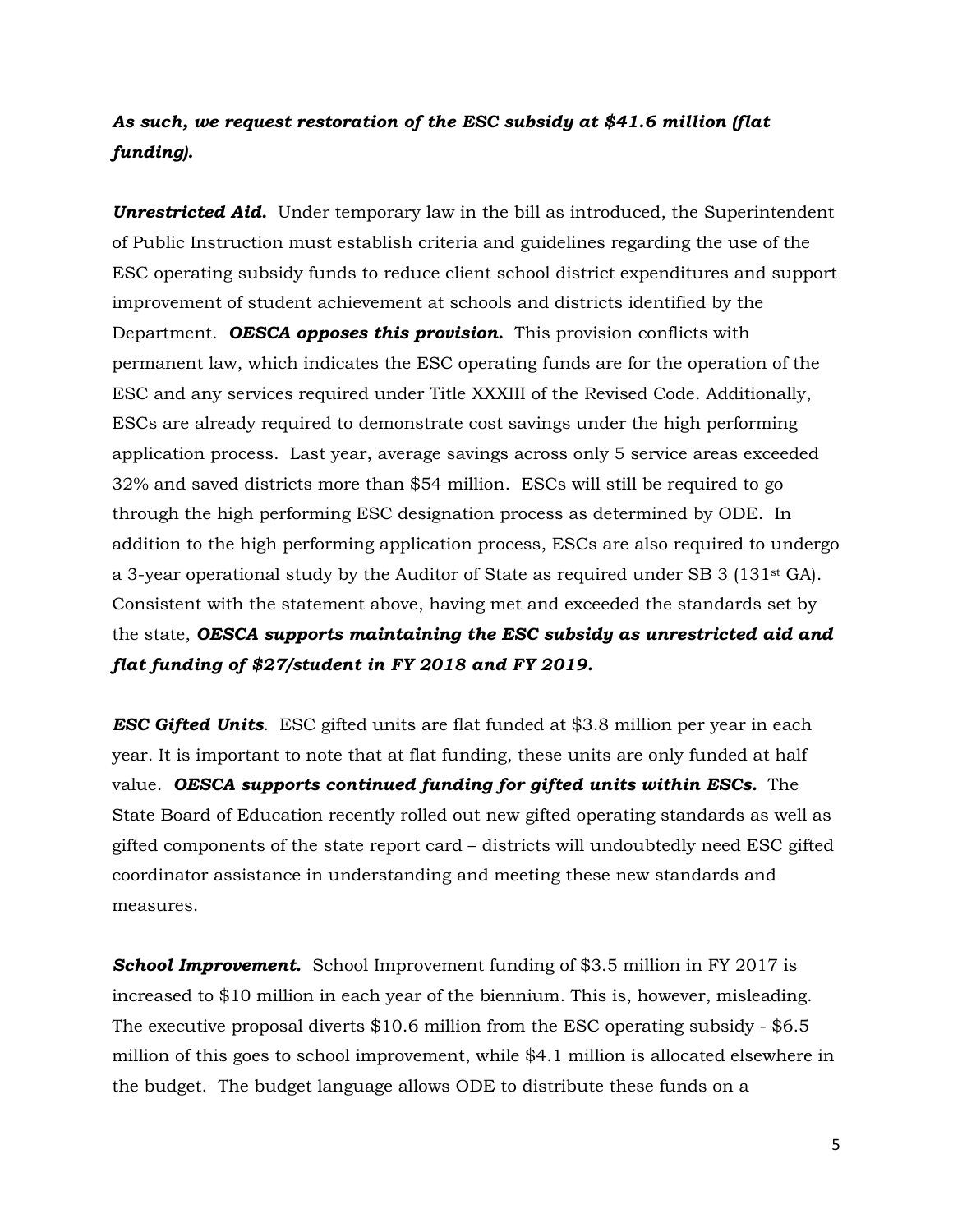competitive basis. In the current fiscal year, \$3.5 million in GRF funding is appropriated for school improvement to the State Support Teams (SSTs) through 16 ESCs. OESCA supports continued funding for school improvement. However, *OESCA opposes the diversion of ESC operating funds for school improvement.* School improvement funding should not be done on a competitive basis but rather based on need and with the goal of providing a statewide system of support. Therefore, *OESCA supports flat funding of \$3.5 million for school improvement and restoration of \$10.6 million to the ESC operating subsidy. Federal Title 1 and other funding should be leveraged along with state funding for school improvement.*

*Regional Literacy.* Regional Literacy through ESCs is flat funded at \$750,000 in FY 2018 but increases 67% to \$1.25 million in FY 2019. *OESCA supports funding for regional literacy improvement through ESCs.*

**Other Areas of Opportunity.** As you continue budget deliberations, we encourage you to explore other opportunities to leverage the regional network to support:

- *Professional development on academic standards and model curriculum;*
- *Training tools and professional development on value added, the state report card, and data-driven decision making;*
- *Special education transition services; and*
- *Educator preparation*

In closing, the executive budget proposals aimed at ESCs appear to be inconsistent with the needs of Ohio's school districts, inconsistent with the needs of the Ohio Department of Education, inconsistent with the recommendations of the state board of education and inconsistent with the requirements that Ohio have a state system of support under both federal and state law. *We encourage you to restore ESC funding, maintain the ESC subsidy, enhance the role of ESCs in partnership with the Ohio Department of Education, and seek to leverage federal education dollars to maximize the impact for students and schools.*

Thank you for the opportunity to testify before you today and I would be happy to answer any questions you might have.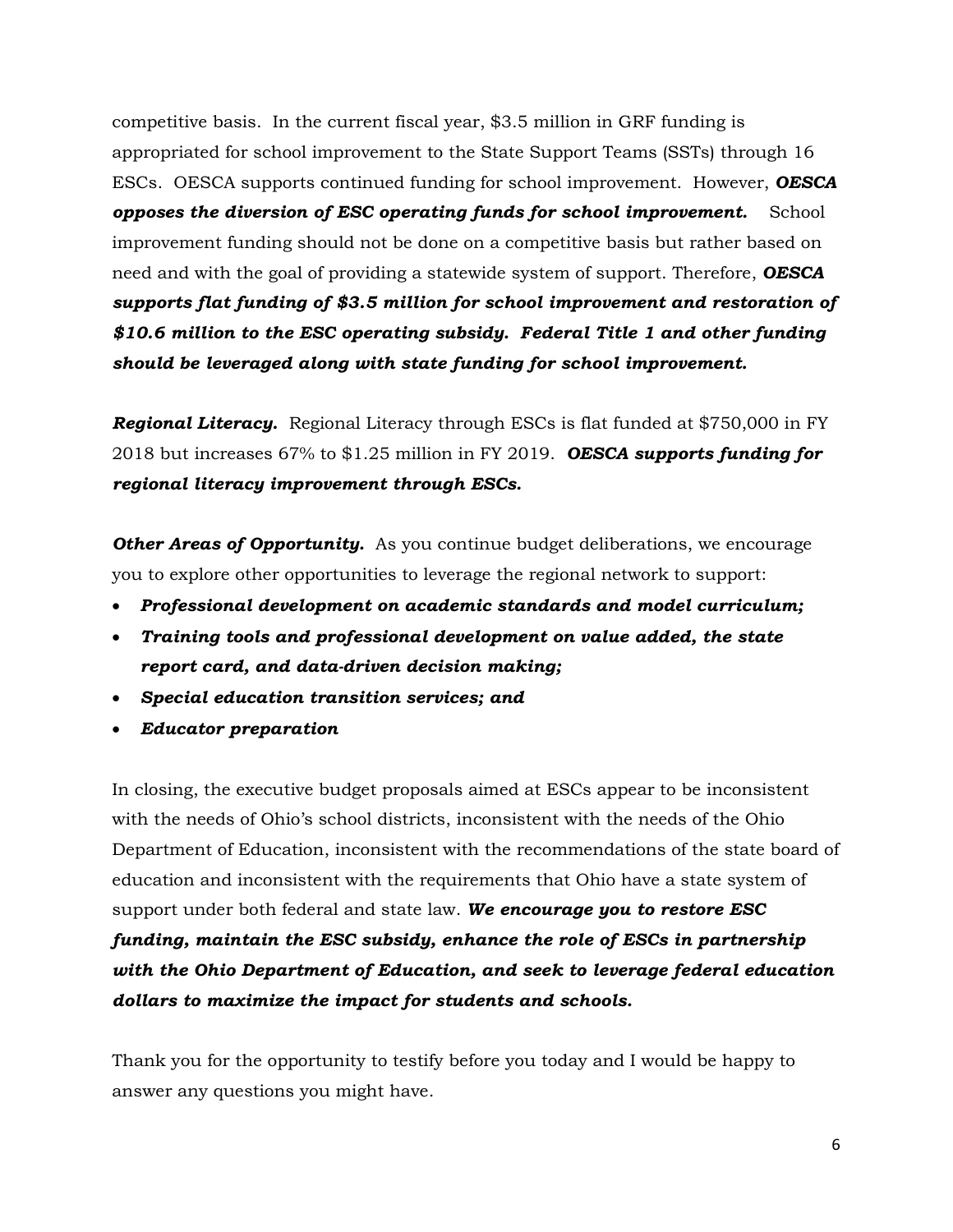#### **Attachments**

- 1) ESC Return on Investment
- 2) ESCs and Student Achievement
- 3) ESCs and Work with the State of Ohio
- 4) ESC Funding Changes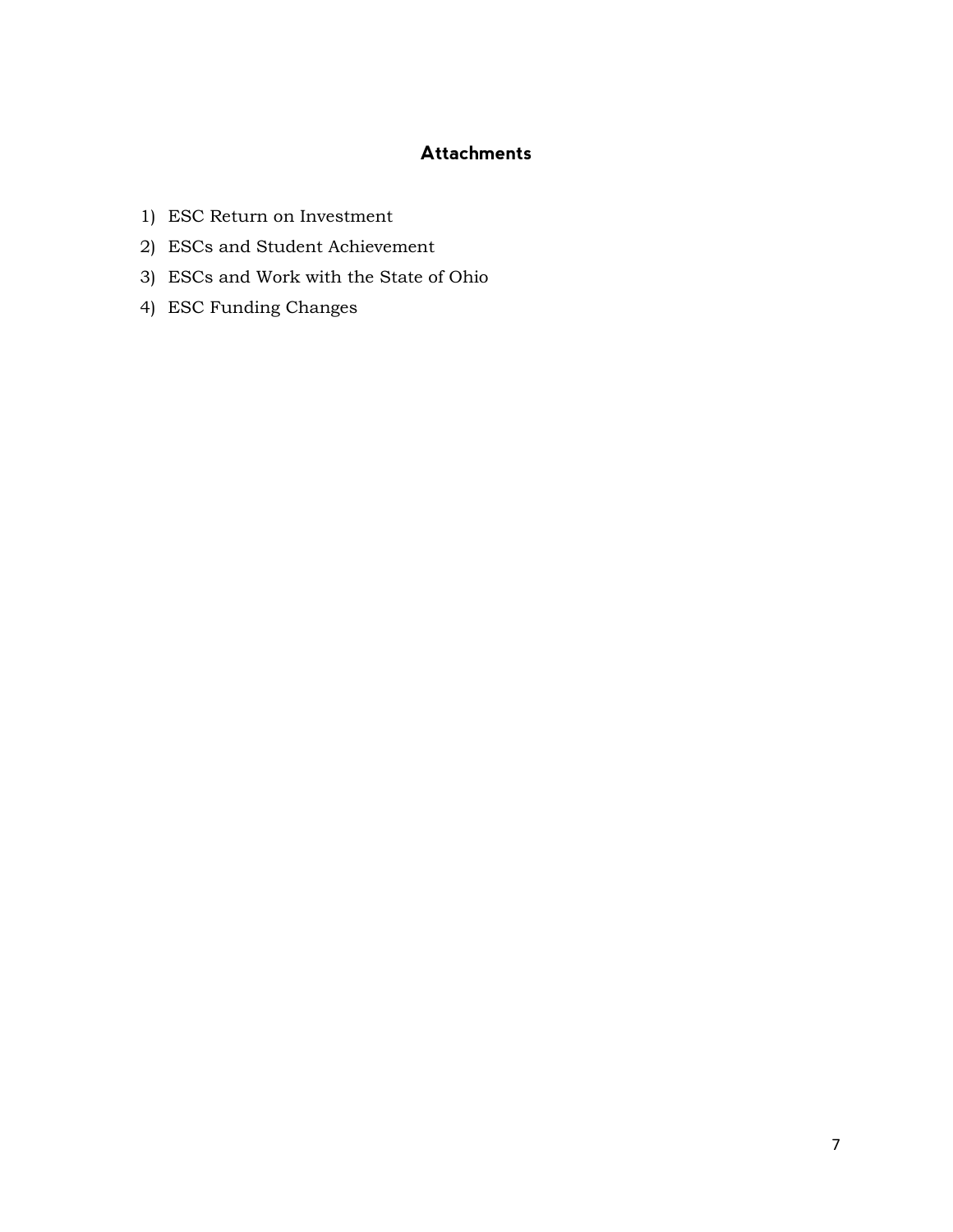# **EFFICIENT. EFFECTIVE. ESCS.**

The Ohio General Assembly provides for and supports a statewide network of Educational Service Centers or ESCs. So what are ESCs and what does the state get for its investment?

ESCs are student-focused, customer-driven educational service providers that maximize federal, state and local dollars. ESCs provide innovative educational and operational support services that improve teaching and learning for all kids of all abilities regardless of where they live and attend school.



So what is the state's return on investment? **Significant**. Ohio ESC services impacted more than **1.75 million students** while saving districts money and leveraging other resources to drive improvement.

**A Sound Return On Investment.** ASSOCIATION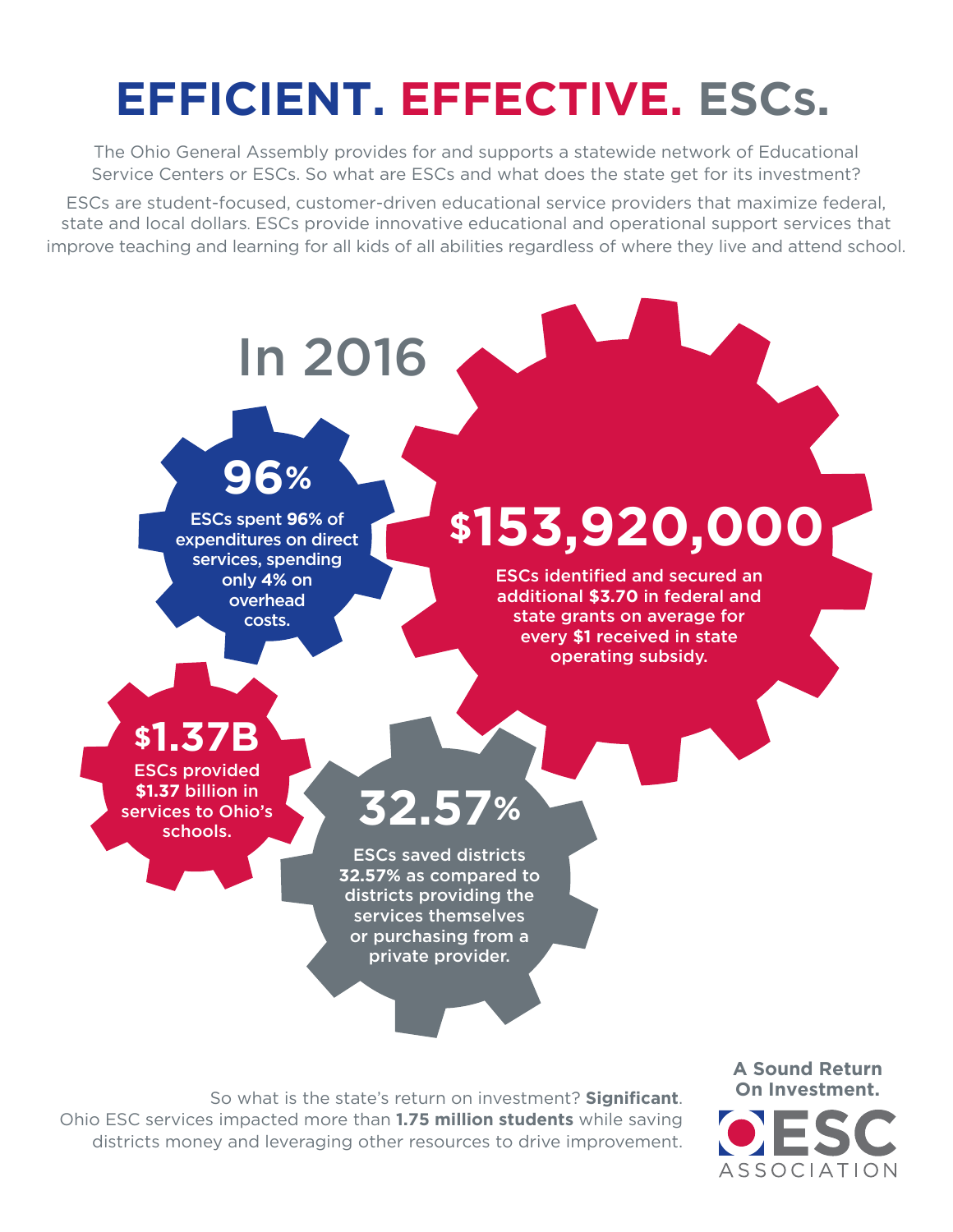

# **ESCs and Student Achievement**

**SPECIAL EDUCATION PROGRAMS:** ESCs contract with school districts to offer programs to students with special needs. Students are provided direct instruction by a multi-district ESC teacher supported by ESC classroom aides and related service personnel. These ESC staff implement and monitor the progress of individual education program (IEP) goals for each student.

#### **Direct Responsibility for Student Achievement**:

- Direct instruction provided
- IEP development, implementation, and monitoring
- Parent engagement

#### **Direct Accountability for Student Achievement**

- Ohio Alternate Assessments for Students with Disabilities results
- Highly Qualified Teacher status (reported through EMIS)
- Ohio Teacher Evaluation System (OTES) rating (reported through eTPES)

**ALTERNATIVE EDUCATION PROGRAMS:** ESCs provide a structured opportunity for students who are unable to adjust to programs in regular classrooms. The goal is to provide each student with a safe learning environment that enhances self-esteem and strengthens academic and social skills.

#### **Direct Responsibility for Student Achievement**:

- Direct instruction provided
- Assisting students earn credits toward a high school diploma or GED
- Parent engagement
- Social and behavioral intervention provided

#### **Direct Accountability for Student Achievement**:

- Students are included in resident district local report card data
	- o Ohio Achievement Assessments
	- o Ohio Graduation Test/End-of-Course Exams
	- o Achievement Gap Measures (AYP/AMOs)
	- o Value-added Scores
	- o Graduation and Dropout Rates
	- o Attendance Rates

#### **OTHER ESC PROGRAMS WITH DIRECT RESPONSIBILITY AND ACCOUNTABILITY FOR STUDENT ACHIEVEMENT:**

- Specialized Contracted and Related Services
- Attendance Services
- Substitute Staffing Services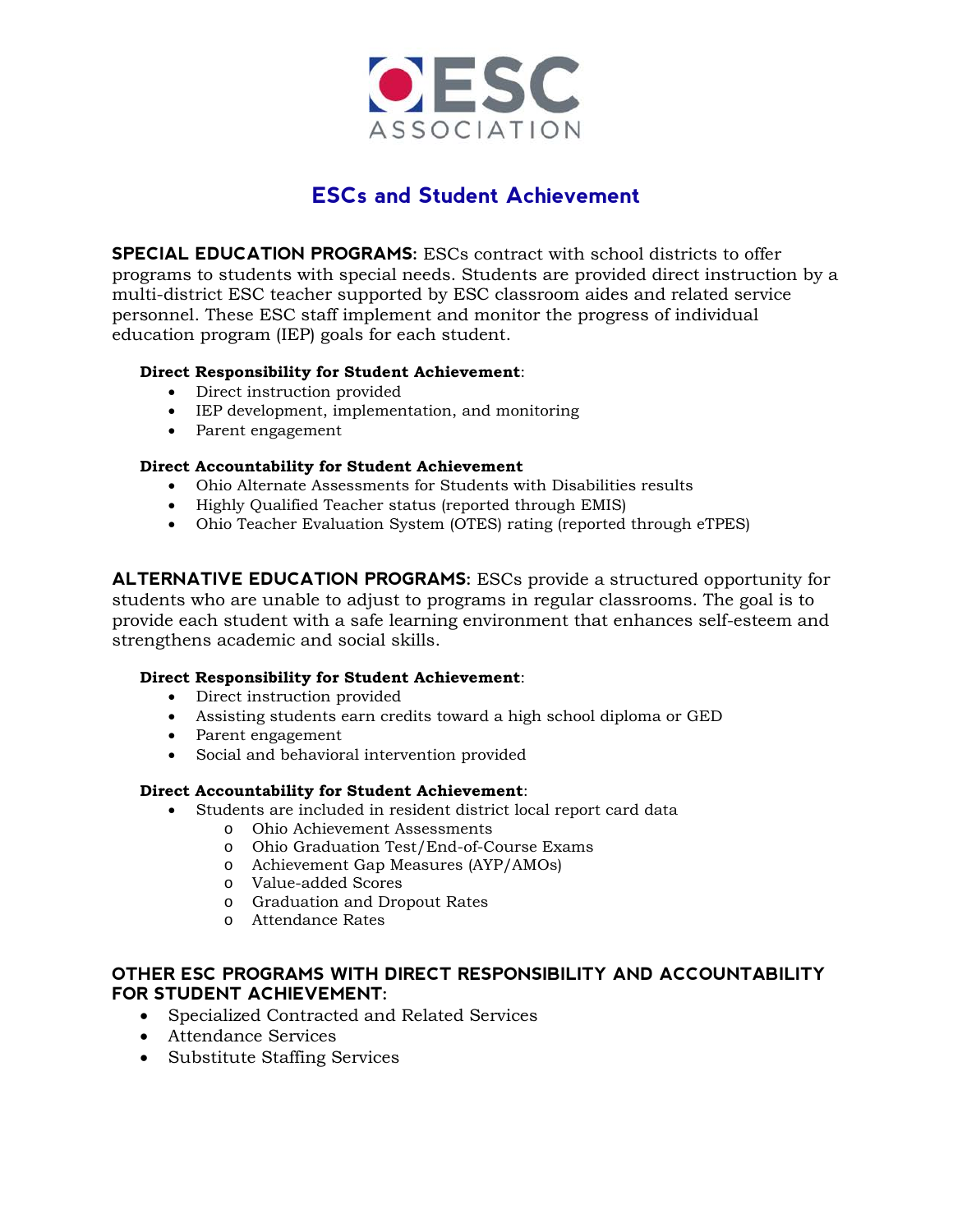

### **ESCs & the State of Ohio: Supporting Education Reform Efforts**

On behalf of, and in partnership with, the state of Ohio, ESCs have been instrumental in deploying initiatives from the state and federal levels, communicating the most recent data and information regarding the need for change, and providing the *professional development*, *technical assistance* and *support* to bring about the necessary changes.

ESCs provide support in a number of different ways in partnership with the state including, but not limited to the following:

- *510 ESC personnel have been trained in the Ohio Improvement Process* (OIP) to provide a network of school improvement services for school districts and charter schools.
- *16 ESCs hold contracts to serve as State Support Teams (SSTs)* and intervene with the lowest performing school districts and charter schools and ensure universal access to special education-related support services. The 16 ESC-led SSTs serve 223 districts and 84 Community Schools in Differentiated Accountability and 548 Improvement Schools, 46 Alert Schools, 232 Focus Schools & 157 Priority Schools under Ohio's ESEA Waiver.
- *Over 100 ESC personnel* have been trained to support all school districts and community schools in implementation of the standards, Student Growth Measures (SGMs) and Student Learning Objectives (SLOs).
- More than *185 ESC and SST personnel have been certified as Ohio Leadership Advisory Council (OLAC) trainers*.
- ESCs have support state work through contracts with the Department of Education around the Resident Educator program, Student Growth Measures and Student Learning Objectives, OTES, OPES, eTPES, TeachOhio, Standards and Instruction, and Race-to-the-Top among other initiatives.



ESCs have evolved from County Boards of Education and monitoring state mandated requirements in local school districts to providing professional development, technical assistance and in-depth support for statewide initiatives to all districts and specific district requested services to enable them to be more effective, efficient and accountable to students, parents, communities and taxpayers.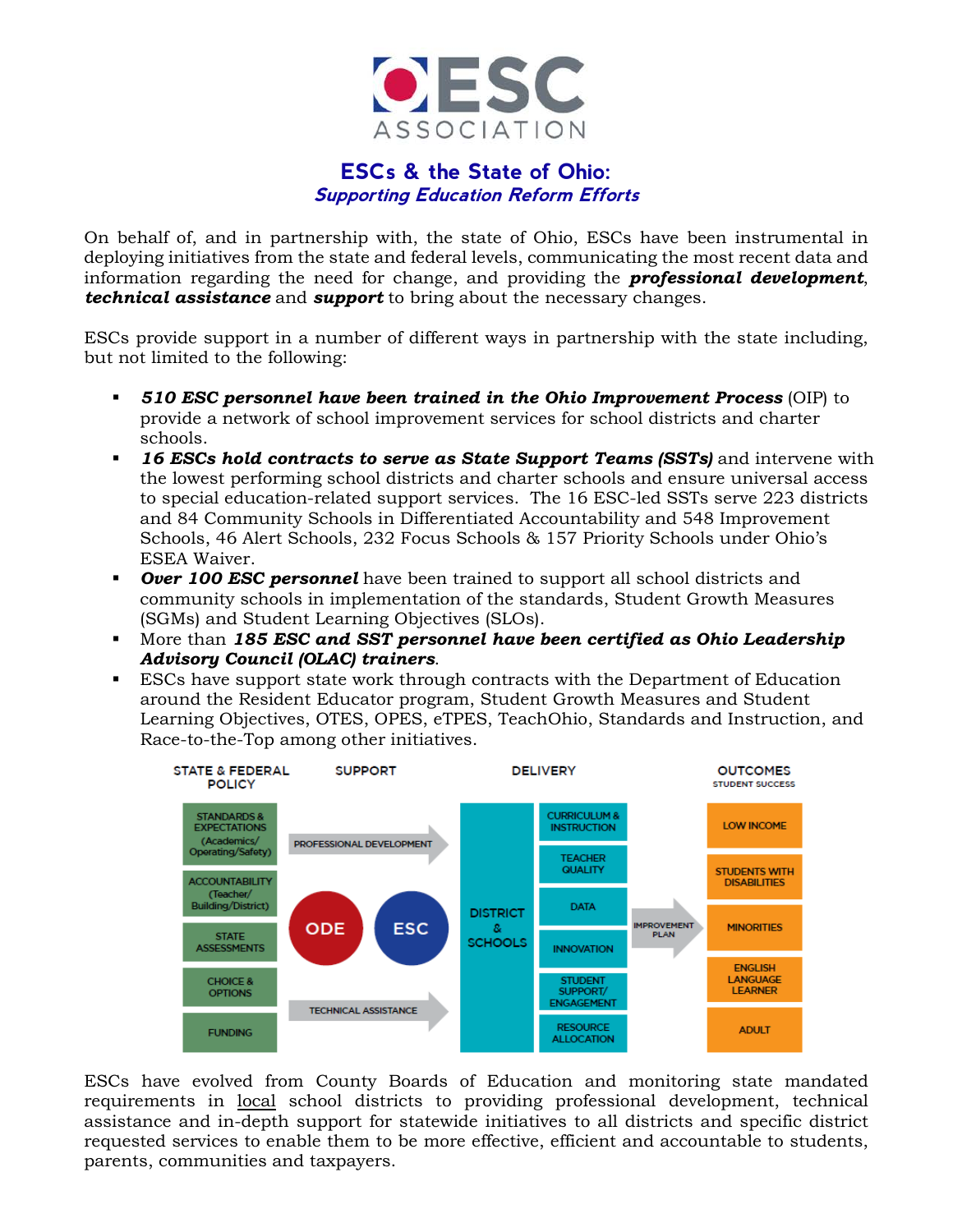

# **ESC Funding Trends**

# ESCs serve more districts today than ever before

| <b>ESC Funding and Service Trends: 2008-2018</b>                                                                                                                                                                                                                                                                                    |                 |              |                  |              |                  |                 |                        |                                   |           |                               |                       |                              |
|-------------------------------------------------------------------------------------------------------------------------------------------------------------------------------------------------------------------------------------------------------------------------------------------------------------------------------------|-----------------|--------------|------------------|--------------|------------------|-----------------|------------------------|-----------------------------------|-----------|-------------------------------|-----------------------|------------------------------|
|                                                                                                                                                                                                                                                                                                                                     | <b>IFY 2008</b> | FY 2013      | % change '08-'13 | FY 2015      | % change '13-'15 | FY 2017         | % change<br>$'15 - 17$ | <b>FY 2018</b><br><b>Proposed</b> | $17 - 18$ | change '17-'18                | % change<br>2008-2018 | <b>Change 2008-2018</b>      |
| # client districts served                                                                                                                                                                                                                                                                                                           | 577             | 608          | 5%               | 611          | 0.50%            | 611             | $0.00\%$               | 611                               | $0.00\%$  |                               | 5.9%                  | 34                           |
| # students                                                                                                                                                                                                                                                                                                                          | 1,368,749       | 1,493,353    | 9%               | 1,506,463    | 1%               | 1,543,819       | 2.48%                  | 1,543,819                         | $0.00\%$  | $\sim$                        | 12.8%                 | 175,070.00                   |
| <b>State Operating Subsidy Funding</b>                                                                                                                                                                                                                                                                                              | \$52,000,000    | \$41,760,000 | $-20%$           | \$40,000,000 | $-4%$            | \$41,600,000    | 4.00%                  | \$31,000,000                      |           | $-25.48\%$ \$ (10,600,000.00) |                       | $-40.4\%$ \$ (21,000,000.00) |
| # of High Performing ESCs                                                                                                                                                                                                                                                                                                           |                 |              |                  |              |                  | 52              |                        |                                   |           |                               |                       |                              |
| Avg. % Cost Savings                                                                                                                                                                                                                                                                                                                 |                 |              |                  |              |                  | 32.57%          |                        |                                   |           |                               |                       |                              |
| Total Cost Savings (5 areas only)                                                                                                                                                                                                                                                                                                   |                 |              |                  |              |                  | \$54,146,788.61 |                        |                                   |           |                               |                       |                              |
| <b>Notes</b>                                                                                                                                                                                                                                                                                                                        |                 |              |                  |              |                  |                 |                        |                                   |           |                               |                       |                              |
| In 2017, the current year, ESCs serve 1.543 million students from 611 school districts. ESCs are supported through an appropriation of \$41.6 million                                                                                                                                                                               |                 |              |                  |              |                  |                 |                        |                                   |           |                               |                       |                              |
| In 2017, the first year of high performing ESC status, all 52 ESCs were deemed high performing with an average cost savings to districts of 32.57% and \$54.146 million across 5 service areas. If this percentage of savings w<br>ESCs provided to school districts last year the annual costs savings would exceed \$400 million. |                 |              |                  |              |                  |                 |                        |                                   |           |                               |                       |                              |
| Since 2008, ESCs serve 34 (5.9%) more school districts with 175,070 (12.8%) more students but receive \$21 million less per year in state funding.                                                                                                                                                                                  |                 |              |                  |              |                  |                 |                        |                                   |           |                               |                       |                              |
|                                                                                                                                                                                                                                                                                                                                     |                 |              |                  |              |                  |                 |                        |                                   |           |                               |                       |                              |
| The FY 2018 estimates are based on the executive budget proposal.                                                                                                                                                                                                                                                                   |                 |              |                  |              |                  |                 |                        |                                   |           |                               |                       |                              |